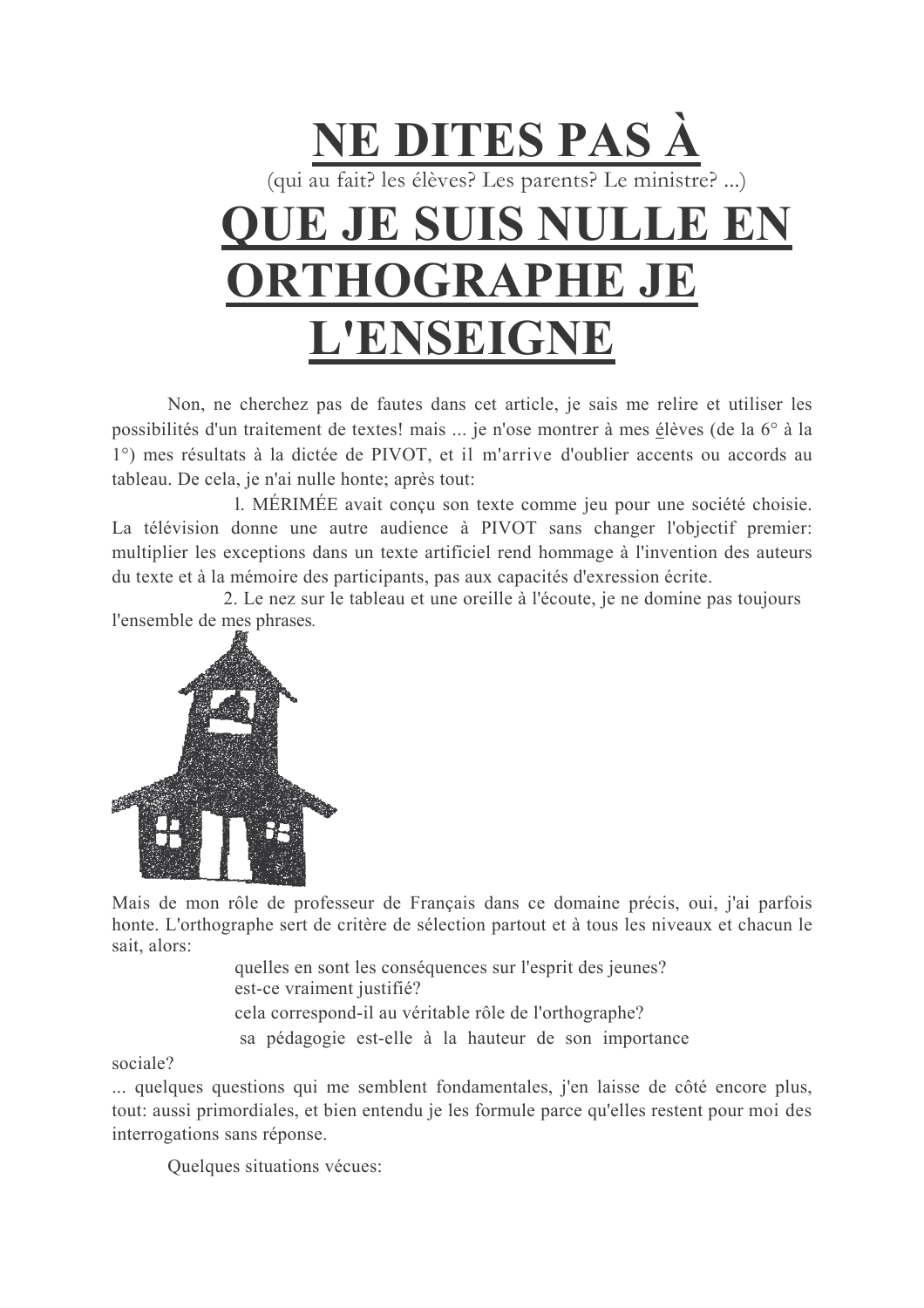1} l'élève de 5 ième auprès duquel je pique une grande colère vers le mois de Mars (depuis un an et demi il me rend des rédactions de 4 pages, pleines d'invention, mais sans un signe de ponctuation et j'ai essayé toutes mes idées -surtout l'expérience de la communication vraie- pour lui "apprendre" les règles de base) et qui me dit: "Ah ... parce qu'il faut mettre la ponctuation dans les rédactions?"

2} la petite élève de 6iéme, une semaine après la rentrée, quand j'effectue le sondage autour des activités possibles (correspondance, journal, informatique ...) qui me dit: "Madame, vous n'avez pas mis la dictée sur la liste."

3) les parents: "vous verrez, elle est mauvaise en orthographe, c'est. Normal, elle ne lit jamais de romans"

4) les collègues en conseil de classe de fin de 3ième: "Le passage en Seconde, avec son or hographe, pas question! Comment, toi, peux-tu y être favorable?»

J'ai choisi, résumé, mais rien déformé. Et hélas nous les avons tous et toutes connues, ces situations, au point que le témoignage devient cliché.

Ajoutons encore que, dans le Second Degré, la notion d'apprentissage de l'orthographe ne nous concerne pas, Nos 'élèves ou en ont acquis le sens d'entrée ou se préparent à entamer leur sixième (au mieux) année d'échec.



Comment faire dans ces conditions pour lutter contre la résignation et/ou dédramatiser, amener à prendre conscience des fausses représentations, introduire des techniques efficaces pour mobiliser les connaissances ....tout en appliquant les normes officielles d'évaluation?

C'est là qu'une réflexion pédagogique organisée et une politique de formation nous manquent cr<sup>u</sup>ellement.

Faute de savoir mettre en place une démarche pédagogique, je pratique quelques techniques ciblées, en rapport avec les principes qui me touchent le plus:

\* l'orthogr<sup>a</sup>phe n'est pas la dictée, niais un moyen de communication

\* on peut toujours progresser

 $Done...$ 

1) réapprendre à VOIR ce que l'on écrit: par l'utilisation de l'outil informatique (distance et décomposition des mots), la calligraphie, la variation des supports. l'emploi de gros feutres. J'essaie de conseiller à chacun la technique qui lui convient le mieux, c'est ça la personnalisation .... mais j'exige de tous qu'ils présentent convenablement copies et feuilles de classeur et qu'ils forment les lettres (je refuse de jouer aux devinettes avec des mots vaguement gribouillés)